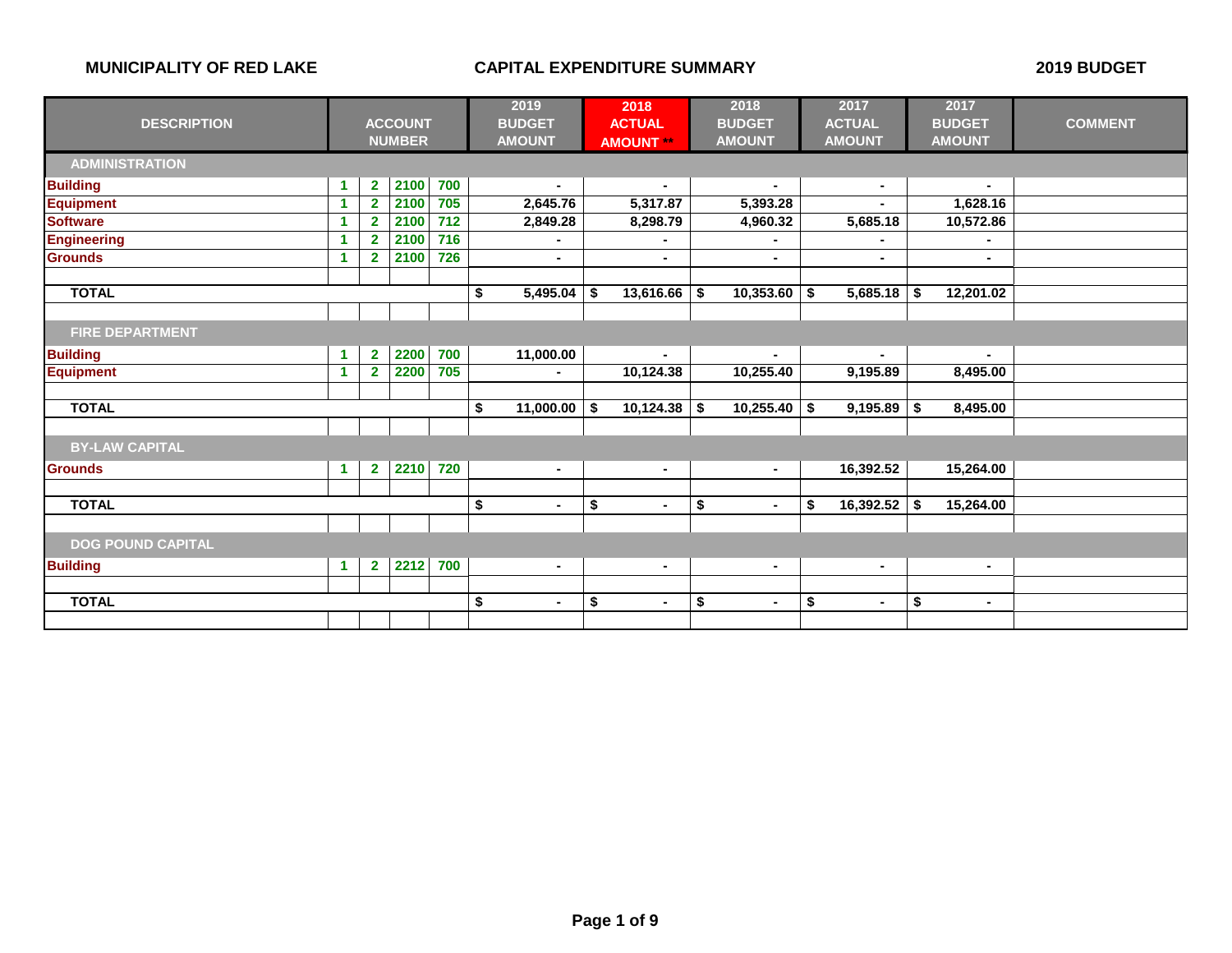|                                   |                      |                         |                | 2019             |                         | 2018           | 2018 | 2017             | 2017                 |                  |                      |                |
|-----------------------------------|----------------------|-------------------------|----------------|------------------|-------------------------|----------------|------|------------------|----------------------|------------------|----------------------|----------------|
| <b>DESCRIPTION</b>                |                      |                         | <b>ACCOUNT</b> |                  |                         | <b>BUDGET</b>  |      | <b>ACTUAL</b>    | <b>BUDGET</b>        | <b>ACTUAL</b>    | <b>BUDGET</b>        | <b>COMMENT</b> |
|                                   |                      |                         | <b>NUMBER</b>  |                  |                         | <b>AMOUNT</b>  |      | <b>AMOUNT **</b> | <b>AMOUNT</b>        | <b>AMOUNT</b>    | <b>AMOUNT</b>        |                |
| <b>PUBLIC WORKS</b>               |                      |                         |                |                  |                         |                |      |                  |                      |                  |                      |                |
| <b>Building</b>                   | 1                    | $\overline{\mathbf{2}}$ | 2300           | 700              |                         | 10,684.80      |      | $\blacksquare$   |                      | 0.00             | 20,352.00            |                |
| <b>General Requirements</b>       | $\blacktriangleleft$ | $\overline{2}$          | 2300           | 701              |                         |                |      |                  |                      |                  |                      |                |
| <b>Street Lighting</b>            | 1                    | $\mathbf{2}$            | 2300           | 703              |                         |                |      | (9, 561.93)      |                      | (1, 372.32)      |                      |                |
| <b>Equipment</b>                  | 1                    | $\overline{2}$          | 2300           | 705              |                         | 133,055.27     |      | 43,457.75        | 41,314.56            | 23,842.91        | 77,317.25            |                |
| <b>Streetscaping</b>              | 1                    | $\overline{2}$          | 2300           | 706              |                         | 9,158.40       |      | 39,858.49        | 77,719.20            | 292,673.85       | 312,912.00           |                |
| <b>Sewage</b>                     | 1                    | $\overline{2}$          | 2300           | 707              |                         |                |      |                  |                      |                  |                      |                |
| <b>Sidewalks</b>                  | 1                    | $\mathbf{2}$            | 2300           | 709              |                         | 54,950.40      |      | $\blacksquare$   |                      | 2,356.59         | $\blacksquare$       |                |
| <b>Signage</b>                    | 1                    | $\mathbf{2}$            | 2300           | 710              |                         |                |      |                  | 3,561.60             | 0.00             |                      |                |
| <b>Culverts</b>                   | 1                    | $\overline{2}$          | 2300           | $\overline{711}$ |                         |                |      | 516.30           |                      | 11,314.24        | 30,833.28            |                |
| <b>Software</b>                   | 1                    | $\mathbf{2}$            | 2300           | $\overline{712}$ |                         | 356.16         |      |                  | 305.28               |                  |                      |                |
| <b>Property Development</b>       | -1                   | $\mathbf{2}$            | 2300           | $\overline{716}$ |                         |                |      | 37,187.18        |                      | $\sim$           |                      |                |
| <b>Grounds</b>                    | 1                    | $\overline{2}$          | 2300           | 720              |                         | 228,960.00     |      | 154,043.33       | 134,959.20           |                  |                      |                |
| <b>Fencing</b>                    | 1                    | $\overline{2}$          | 2300           | $\overline{722}$ |                         |                |      |                  |                      | 11,651.52        | 5,596.80             |                |
| <b>Line Painting</b>              | 1                    | $\overline{2}$          | 2300           | $\overline{723}$ |                         | 6,614.40       |      | $\blacksquare$   |                      |                  |                      |                |
| <b>Streetscan</b>                 | 1                    | $\mathbf{2}$            | 2300           | 730              |                         |                |      |                  | 37,187.17            |                  |                      |                |
|                                   |                      |                         |                |                  |                         |                |      |                  |                      |                  |                      |                |
| <b>TOTAL</b>                      |                      |                         |                |                  | \$                      | 443,779.43     | \$   | 265,501.12       | \$<br>295,047.01     | \$<br>340,466.79 | \$<br>447,011.33     |                |
|                                   |                      |                         |                |                  |                         |                |      |                  |                      |                  |                      |                |
| <b>FERRY CAPITAL</b>              |                      |                         |                |                  |                         |                |      |                  |                      |                  |                      |                |
| <b>Equipment</b>                  | 1                    | $\overline{2}$          | 2350           | 705              |                         | 51,175.10      |      | 17,581.39        | 25,440.00            | $\sim$           | 1,526.40             |                |
|                                   |                      |                         |                |                  |                         |                |      |                  |                      |                  |                      |                |
| <b>TOTAL</b>                      |                      |                         |                |                  | \$                      | 51,175.10      | -\$  | 17,581.39        | \$<br>25,440.00      | \$<br>$\sim$     | \$<br>1,526.40       |                |
|                                   |                      |                         |                |                  |                         |                |      |                  |                      |                  |                      |                |
| <b>INFRASTRUCTURE DEVELOPMENT</b> |                      |                         |                |                  |                         |                |      |                  |                      |                  |                      |                |
| <b>Equipment</b>                  | $\mathbf{1}$         | $\mathbf{2}$            | 2355           | 705              |                         | $\blacksquare$ |      | 4,094.64         | 5,088.00             | $\blacksquare$   | $\blacksquare$       |                |
|                                   |                      |                         |                |                  |                         |                |      |                  |                      |                  |                      |                |
| <b>TOTAL</b>                      |                      |                         |                |                  | $\overline{\mathbf{s}}$ | $\blacksquare$ | \$   | 4,094.64         | \$<br>$5,088.00$ \$  | $\sim$           | \$<br>$\sim$         |                |
|                                   |                      |                         |                |                  |                         |                |      |                  |                      |                  |                      |                |
| <b>STREET LIGHTING</b>            |                      |                         |                |                  |                         |                |      |                  |                      |                  |                      |                |
| <b>Equipment</b>                  | $\blacktriangleleft$ | $\overline{2}$          | 2373           | 705              |                         | $\blacksquare$ |      | $\blacksquare$   | $\blacksquare$       | 152.64           | $\blacksquare$       |                |
|                                   |                      |                         |                |                  |                         |                |      |                  |                      |                  |                      |                |
| <b>TOTAL</b>                      |                      |                         |                |                  | \$                      | $\blacksquare$ | \$   | $\blacksquare$   | \$<br>$\blacksquare$ | \$<br>152.64     | \$<br>$\blacksquare$ |                |
|                                   |                      |                         |                |                  |                         |                |      |                  |                      |                  |                      |                |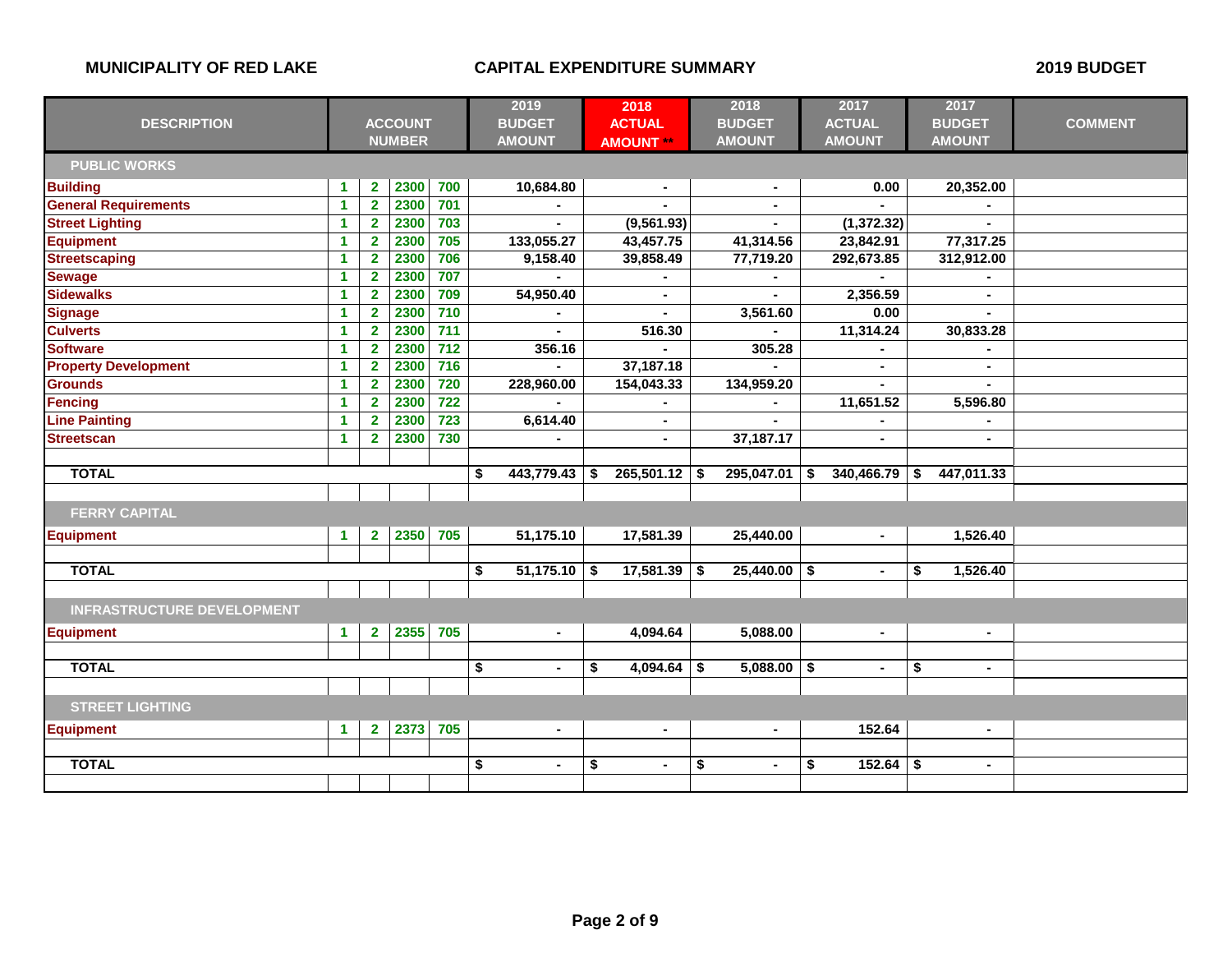|                                         |                      |                         | 2019           | 2018             |                      | 2018                 |    | 2017           | 2017 |                |                      |                |
|-----------------------------------------|----------------------|-------------------------|----------------|------------------|----------------------|----------------------|----|----------------|------|----------------|----------------------|----------------|
| <b>DESCRIPTION</b>                      |                      |                         | <b>ACCOUNT</b> |                  | <b>BUDGET</b>        | <b>ACTUAL</b>        |    | <b>BUDGET</b>  |      | <b>ACTUAL</b>  | <b>BUDGET</b>        | <b>COMMENT</b> |
|                                         |                      |                         | <b>NUMBER</b>  |                  | <b>AMOUNT</b>        | <b>AMOUNT**</b>      |    | <b>AMOUNT</b>  |      | <b>AMOUNT</b>  | <b>AMOUNT</b>        |                |
| <b>LASSIE ROAD</b>                      |                      |                         |                |                  |                      |                      |    |                |      |                |                      |                |
| Lassie--General Requirements            | 1                    | $\mathbf 2$             | 2374           | 701              | $\blacksquare$       | $\blacksquare$       |    |                |      | $\blacksquare$ | $\blacksquare$       |                |
| Lassie--Roads                           | $\mathbf{1}$         | $\overline{\mathbf{2}}$ | 2374           | 706              | $\mathbf{r}$         | $\blacksquare$       |    | 902,353.75     |      | $\blacksquare$ | a.                   |                |
| Lassie--Sewer                           | 1                    | $\mathbf 2$             | 2374           | 707              | $\blacksquare$       | $\blacksquare$       |    | 442,261.17     |      | $\blacksquare$ | $\blacksquare$       |                |
| Lassie--Water                           | 1                    | $\overline{2}$          | 2374           | 708              | $\sim$               | $\sim$               |    | 507,132.15     |      | $\blacksquare$ | $\blacksquare$       |                |
| Lassie--Sidewalks                       | 1                    | $\overline{\mathbf{2}}$ | 2374           | 709              | $\blacksquare$       | $\blacksquare$       |    | 362,326.66     |      | $\blacksquare$ | $\blacksquare$       |                |
| Lassie--Signage                         | 1                    | $\overline{\mathbf{2}}$ | 2374           | $\overline{710}$ | $\mathbf{r}$         | $\blacksquare$       |    |                |      | $\blacksquare$ | $\blacksquare$       |                |
| <b>Lassie--Storm Sewers</b>             | 1                    | $\overline{\mathbf{2}}$ | 2374           | $\overline{711}$ | $\blacksquare$       | $\blacksquare$       |    | 101,828.18     |      | $\blacksquare$ | $\blacksquare$       |                |
| Lassie-Curbs                            | 1                    | $\overline{\mathbf{2}}$ | 2374           | $\overline{713}$ | $\sim$               | $\sim$               |    | 500,417.01     |      | $\blacksquare$ | $\blacksquare$       |                |
| Lassie--Engineering                     | $\blacktriangleleft$ | $\overline{\mathbf{2}}$ | 2374           | $\frac{1}{716}$  |                      |                      |    |                |      | $\blacksquare$ | $\blacksquare$       |                |
|                                         |                      |                         |                |                  |                      |                      |    |                |      |                |                      |                |
| <b>TOTAL</b>                            |                      |                         |                |                  | \$<br>$\blacksquare$ | \$<br>$\blacksquare$ |    | \$2,816,318.92 | - 5  | $\blacksquare$ | \$<br>$\blacksquare$ |                |
|                                         |                      |                         |                |                  |                      |                      |    |                |      |                |                      |                |
| HIGHWAY 618                             |                      |                         |                |                  |                      |                      |    |                |      |                |                      |                |
| <b>General Requirements</b>             | $\blacktriangleleft$ | $\overline{\mathbf{2}}$ | 2379           | 701              |                      |                      |    |                |      | 37,901.80      | 91,451.48            |                |
| <b>Sidewalks</b>                        | 1                    | $\overline{2}$          | 2379           | 709              | 75,326.88            | 81,030.91            |    | 101,760.00     |      | 354,393.20     | 383,068.05           |                |
| <b>Property Development</b>             | 1                    | $\overline{2}$          | 2379           | 716              |                      |                      |    |                |      | 1,796.47       | 15,264.00            |                |
| <b>Hydrants</b>                         | 1                    | $\overline{2}$          | 2379           | 725              | $\sim$               | $\blacksquare$       |    | $\blacksquare$ |      | 15,074.97      | 49,488.98            |                |
|                                         |                      |                         |                |                  |                      |                      |    |                |      |                |                      |                |
| <b>TOTAL</b>                            |                      |                         |                |                  | \$<br>75,326.88      | \$<br>81,030.91      | \$ | 101,760.00     | \$   | 409,166.44     | \$<br>539,272.51     |                |
|                                         |                      |                         |                |                  |                      |                      |    |                |      |                |                      |                |
| <b>HOWEY ST./GOLDSHORE RD./PATRICIA</b> |                      |                         |                |                  |                      |                      |    |                |      |                |                      |                |
| <b>Roads</b>                            | 1                    | $\mathbf{2}$            | 2380           | 706              |                      | 129,478.99           |    | 96,373.84      |      | $\blacksquare$ | $\blacksquare$       |                |
| <b>Sidewalks</b>                        | $\mathbf{1}$         | $\overline{2}$          | 2380           | 709              | $\blacksquare$       | 131,981.14           |    | 113,716.80     |      | $\blacksquare$ | $\blacksquare$       |                |
| <b>Storm Sewers</b>                     | 1                    | $\overline{2}$          | 2380           | 711              | $\blacksquare$       | 49,000.94            |    | 65,126.40      |      | $\blacksquare$ | $\blacksquare$       |                |
|                                         |                      |                         |                |                  |                      |                      |    |                |      |                |                      |                |
| <b>TOTAL</b>                            |                      |                         |                |                  | \$                   | \$<br>310,461.07     | \$ | 275,217.04     | -\$  | $\blacksquare$ | \$<br>$\blacksquare$ |                |
|                                         |                      |                         |                |                  |                      |                      |    |                |      |                |                      |                |
| <b>SANITARY SEWER CAPITAL</b>           |                      |                         |                |                  |                      |                      |    |                |      |                |                      |                |
| <b>Building</b>                         | $\mathbf{1}$         | $\overline{\mathbf{2}}$ | 2400           | 700              | 50,880.00            | 6,794.88             |    | 25,440.00      |      | 15,106.27      | 30,930.00            |                |
| <b>Equipment</b>                        | 1                    | $\overline{\mathbf{2}}$ | 2400           | 705              | 92,601.60            | 251,402.47           |    | 264,198.41     |      | 59,966.11      | 267,250.80           |                |
| <b>Roads</b>                            | 1                    | $\overline{2}$          | 2400           | 706              |                      |                      |    |                |      |                | 10,176.00            |                |
| <b>Infrastructure</b>                   | 1                    | $\overline{2}$          | 2400           | 707              |                      | $\sim$               |    | $\blacksquare$ |      | 4,195.36       |                      |                |
| <b>Grounds</b>                          | 1                    | $\overline{2}$          | 2400           | 720              | 123,129.60           |                      |    |                |      |                |                      |                |
| <b>Studies and Reports</b>              | $\mathbf{1}$         | $\overline{2}$          | 2400           | 730              |                      | 46,393.32            |    | 55,668.67      |      | 63,050.43      | 264,588.00           |                |
|                                         |                      |                         |                |                  |                      |                      |    |                |      |                |                      |                |
| <b>TOTAL</b>                            |                      |                         |                |                  | \$<br>266,611.20     | \$<br>304,590.67     | \$ | 345,307.08     | \$   | 142,318.17     | \$<br>572,944.80     |                |
|                                         |                      |                         |                |                  |                      |                      |    |                |      |                |                      |                |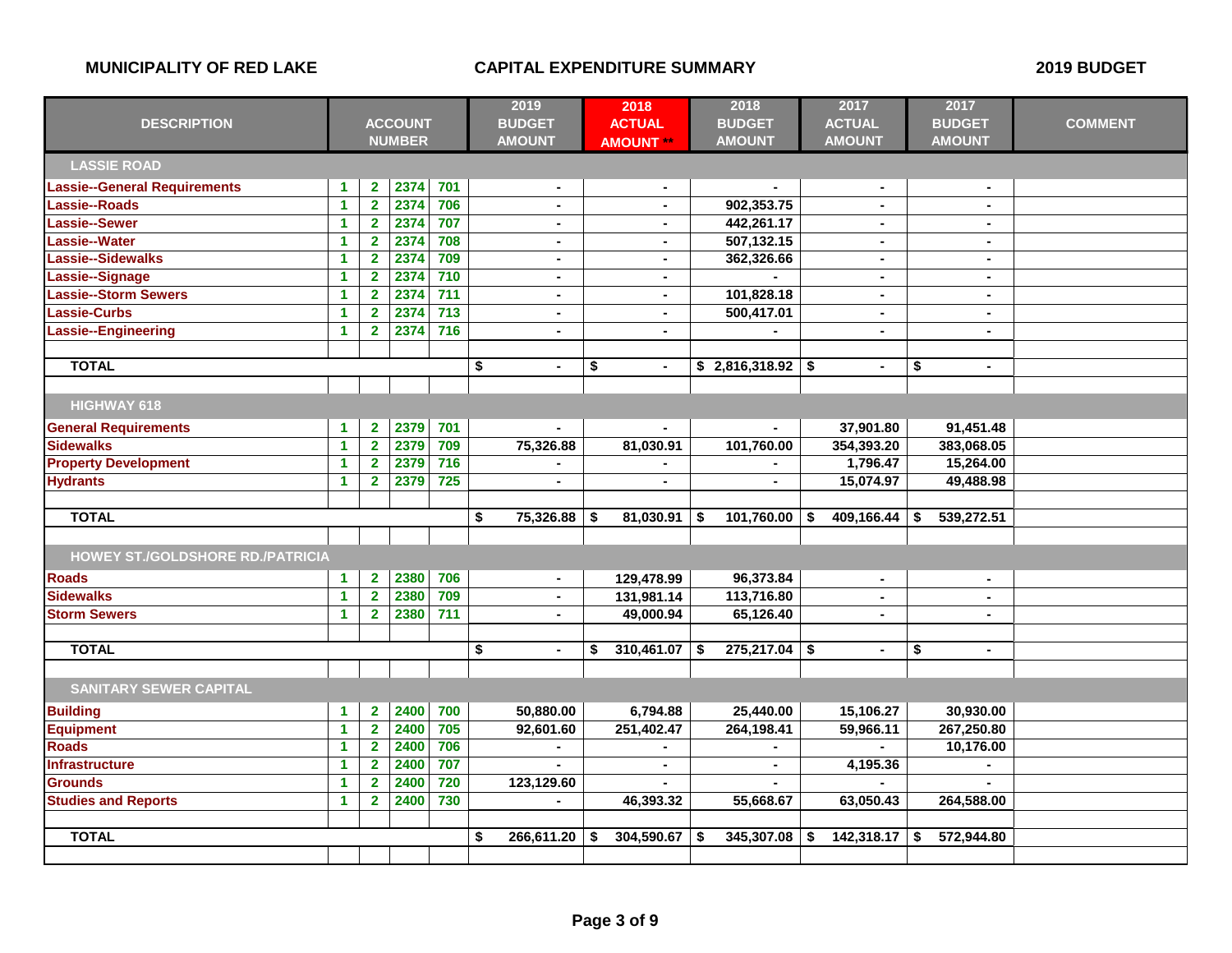| <b>DESCRIPTION</b>                   | <b>ACCOUNT</b><br><b>NUMBER</b> |                         |      |                 | 2019<br><b>BUDGET</b><br><b>AMOUNT</b> | 2018<br><b>ACTUAL</b><br><b>AMOUNT **</b> |                 |           | 2018<br><b>BUDGET</b><br><b>AMOUNT</b> |            | 2017<br><b>ACTUAL</b><br><b>AMOUNT</b> |    | 2017<br><b>BUDGET</b><br><b>AMOUNT</b> | <b>COMMENT</b> |
|--------------------------------------|---------------------------------|-------------------------|------|-----------------|----------------------------------------|-------------------------------------------|-----------------|-----------|----------------------------------------|------------|----------------------------------------|----|----------------------------------------|----------------|
| <b>LAGOONS</b>                       |                                 |                         |      |                 |                                        |                                           |                 |           |                                        |            |                                        |    |                                        |                |
| <b>Grounds</b>                       | $\blacktriangleleft$            | $\overline{2}$          | 2402 | 720             | $\blacksquare$                         |                                           | $\blacksquare$  |           | $\blacksquare$                         |            | $\blacksquare$                         |    | $\blacksquare$                         |                |
|                                      |                                 |                         |      |                 |                                        |                                           |                 |           |                                        |            |                                        |    |                                        |                |
| <b>TOTAL</b>                         |                                 |                         |      |                 | \$<br>$\blacksquare$                   | \$                                        | $\blacksquare$  | \$        | $\blacksquare$                         | \$         | $\blacksquare$                         | \$ | $\blacksquare$                         |                |
|                                      |                                 |                         |      |                 |                                        |                                           |                 |           |                                        |            |                                        |    |                                        |                |
| <b>WATER TREATMENT PLANT CAPITAL</b> |                                 |                         |      |                 |                                        |                                           |                 |           |                                        |            |                                        |    |                                        |                |
| <b>Building</b>                      | $\blacktriangleleft$            | $\mathbf{2}$            | 2405 | 700             | 12,211.20                              |                                           | 32,484.34       |           | 83,555.14                              |            | 21,410.18                              |    | 94,840.32                              |                |
| <b>Equipment</b>                     | 1                               | $\overline{\mathbf{2}}$ | 2405 | 705             | 153,148.80                             |                                           | 329,215.09      |           | 378,628.06                             |            | 43,070.68                              |    | 242,171.20                             |                |
| <b>Infrastructure</b>                | $\blacktriangleleft$            | $\overline{2}$          | 2405 | 708             |                                        |                                           |                 |           |                                        |            | 3,642.44                               |    |                                        |                |
| <b>Software</b>                      | -1                              | $\mathbf{2}$            | 2405 | 712             | $\blacksquare$                         |                                           | $\blacksquare$  |           | 4,396.03                               |            | 0.00                                   |    | $\blacksquare$                         |                |
| <b>Grounds</b>                       | -1                              | $\overline{2}$          | 2405 | 720             | ٠                                      |                                           | ٠               |           |                                        |            | 399.41                                 |    | $\blacksquare$                         |                |
| <b>Studies and Reports</b>           | $\blacktriangleleft$            | $\overline{2}$          | 2405 | 730             | $\blacksquare$                         |                                           | $\blacksquare$  |           | $\blacksquare$                         |            |                                        |    | $\blacksquare$                         |                |
|                                      |                                 |                         |      |                 |                                        |                                           |                 |           |                                        |            |                                        |    |                                        |                |
| <b>TOTAL</b>                         |                                 | $165,360.00$ \$<br>-\$  |      | $361,699.43$ \$ |                                        | 466,579.23                                | S               | 68,522.71 | \$                                     | 337,011.52 |                                        |    |                                        |                |
|                                      |                                 |                         |      |                 |                                        |                                           |                 |           |                                        |            |                                        |    |                                        |                |
| <b>WASTE TRANSFER SITE CAPITAL</b>   |                                 |                         |      |                 |                                        |                                           |                 |           |                                        |            |                                        |    |                                        |                |
| <b>Building</b>                      | $\blacktriangleleft$            | $\mathbf{2}$            | 2415 | 700             | 2,035.20                               |                                           | $\blacksquare$  |           | $\blacksquare$                         |            | 67,075.99                              |    | 202,084.97                             |                |
| <b>Equipment</b>                     | $\blacktriangleleft$            | $\overline{2}$          | 2415 | 705             | 92,091.67                              |                                           | 19,215.93       |           | $\blacksquare$                         |            | 5,596.80                               |    |                                        |                |
| <b>Roads</b>                         | $\blacktriangleleft$            | $\overline{2}$          | 2415 | 706             |                                        |                                           | $\blacksquare$  |           | $\blacksquare$                         |            | 16,071.86                              |    | 58,212.85                              |                |
| <b>Property Development</b>          | 1                               | $\mathbf{2}$            | 2415 | 716             | $\blacksquare$                         |                                           |                 |           |                                        |            | 4,963.34                               |    | 106,848.00                             |                |
| <b>Grounds</b>                       | $\blacktriangleleft$            | $\overline{2}$          | 2415 | 720             | $\blacksquare$                         |                                           | 370,894.20      |           | 634,616.06                             |            | ÷.                                     |    | 382,999.60                             |                |
|                                      |                                 |                         |      |                 |                                        |                                           |                 |           |                                        |            |                                        |    |                                        |                |
| <b>TOTAL</b>                         |                                 |                         |      |                 | $\overline{\bullet}$<br>94,126.87      | \$                                        | $390,110.13$ \$ |           | 634,616.06                             | Ŝ.         | 93,707.99                              | \$ | 750,145.42                             |                |
|                                      |                                 |                         |      |                 |                                        |                                           |                 |           |                                        |            |                                        |    |                                        |                |
| <b>RECYCLING</b>                     |                                 |                         |      |                 |                                        |                                           |                 |           |                                        |            |                                        |    |                                        |                |
| <b>Building</b>                      | $\blacktriangleleft$            | $\mathbf{2}$            | 2420 | 700             | $\blacksquare$                         |                                           |                 |           |                                        |            | $\blacksquare$                         |    | $\blacksquare$                         |                |
| <b>Equipment</b>                     | $\overline{1}$                  | $\overline{\mathbf{2}}$ | 2420 | 705             | $\blacksquare$                         |                                           | 76,175.50       |           | 98,452.80                              |            | $\blacksquare$                         |    | $\blacksquare$                         |                |
| <b>Roads</b>                         | $\blacktriangleleft$            | $\overline{2}$          | 2420 | 706             | $\blacksquare$                         |                                           |                 |           |                                        |            | $\blacksquare$                         |    | $\blacksquare$                         |                |
| <b>Grounds</b>                       | $\blacktriangleleft$            | $\overline{2}$          | 2420 | 720             | $\blacksquare$                         |                                           | 7,731.57        |           | 15,264.00                              |            | $\sim$                                 |    | $\blacksquare$                         |                |
|                                      |                                 |                         |      |                 |                                        |                                           |                 |           |                                        |            |                                        |    |                                        |                |
| <b>TOTAL</b>                         |                                 |                         |      |                 |                                        |                                           | 83,907.07       | \$        | 113,716.80                             | \$         | $\blacksquare$                         | \$ | $\sim$                                 |                |
|                                      |                                 |                         |      |                 |                                        |                                           |                 |           |                                        |            |                                        |    |                                        |                |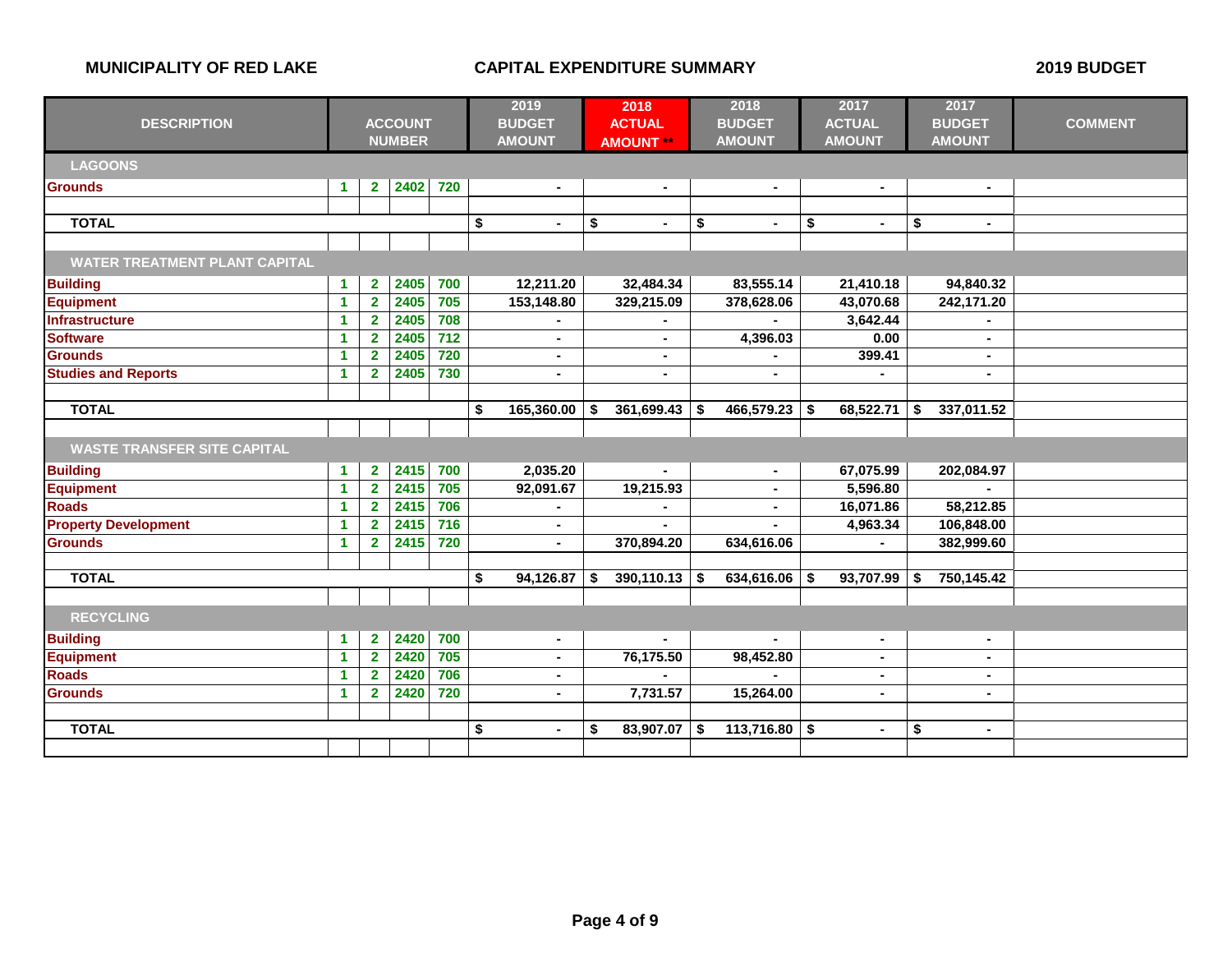| <b>DESCRIPTION</b>              |                      | <b>ACCOUNT</b>          |               | 2019<br><b>BUDGET</b> |                      | 2018<br><b>ACTUAL</b> |                  | 2018<br><b>BUDGET</b> |                | 2017<br><b>ACTUAL</b> |                | 2017<br><b>BUDGET</b> | <b>COMMENT</b> |  |
|---------------------------------|----------------------|-------------------------|---------------|-----------------------|----------------------|-----------------------|------------------|-----------------------|----------------|-----------------------|----------------|-----------------------|----------------|--|
|                                 |                      |                         | <b>NUMBER</b> |                       | <b>AMOUNT</b>        |                       | <b>AMOUNT **</b> |                       | <b>AMOUNT</b>  |                       | <b>AMOUNT</b>  |                       | <b>AMOUNT</b>  |  |
| <b>DAY CARE CAPITAL</b>         |                      |                         |               |                       |                      |                       |                  |                       |                |                       |                |                       |                |  |
| <b>Building</b>                 | $\mathbf{1}$         | $\mathbf{2}$            | 2615          | 700                   | $\blacksquare$       |                       | $\blacksquare$   |                       | $\sim$         |                       | 1,932.42       |                       | $\sim$         |  |
| <b>Equipment</b>                | 1                    | $\overline{2}$          | 2615          | 705                   | $\blacksquare$       |                       | 1,216.34         |                       | 864.96         |                       |                |                       |                |  |
| <b>Software</b>                 | $\mathbf{1}$         | $\overline{2}$          | 2405          | $\overline{712}$      | $\blacksquare$       |                       |                  |                       | 305.28         |                       | $\blacksquare$ |                       |                |  |
| <b>Grounds</b>                  | 1                    | $\overline{\mathbf{2}}$ | 2615          | 720                   | $\blacksquare$       |                       | $\blacksquare$   |                       | $\sim$         |                       | $\sim$         |                       | 2,544.00       |  |
| <b>Building</b>                 | 1                    | $\overline{2}$          | 2640          | 700                   | $\blacksquare$       |                       | $\overline{a}$   |                       | $\blacksquare$ |                       | $\sim$         |                       |                |  |
|                                 |                      |                         |               |                       |                      |                       |                  |                       |                |                       |                |                       |                |  |
| <b>TOTAL</b>                    |                      |                         |               |                       | \$<br>$\blacksquare$ | \$                    | 1,216.34         | \$                    | $1,170.24$ \$  |                       | 1,932.42       | \$                    | 2,544.00       |  |
|                                 |                      |                         |               |                       |                      |                       |                  |                       |                |                       |                |                       |                |  |
| <b>RECREATION CAPITAL</b>       |                      |                         |               |                       |                      |                       |                  |                       |                |                       |                |                       |                |  |
| <b>Building</b>                 | $\blacktriangleleft$ | $\mathbf{2}$            | 2700          | 700                   | $\blacksquare$       |                       | $\blacksquare$   |                       | $\sim$         |                       | $\blacksquare$ |                       | $\blacksquare$ |  |
| Equipment                       | $\mathbf{1}$         | $\overline{\mathbf{2}}$ | 2700          | 705                   |                      |                       | $\blacksquare$   |                       | $\blacksquare$ |                       | $\blacksquare$ |                       | $\blacksquare$ |  |
| <b>Engineering</b>              | $\mathbf{1}$         | $\overline{2}$          | 2700          | $\overline{716}$      | $\blacksquare$       |                       | $\sim$           |                       | $\blacksquare$ |                       | $\blacksquare$ |                       | $\sim$         |  |
| <b>Grounds</b>                  | 1                    | $\mathbf{2}$            | 2700          | 720                   | $\blacksquare$       |                       | $\blacksquare$   |                       | $\sim$         |                       | $\blacksquare$ |                       | $\blacksquare$ |  |
| <b>Parking Lot</b>              | $\blacktriangleleft$ | $\overline{2}$          | 2700          | 721                   | $\ddot{\phantom{a}}$ |                       | $\blacksquare$   |                       | $\sim$         |                       | $\blacksquare$ |                       | $\blacksquare$ |  |
|                                 |                      |                         |               |                       |                      |                       |                  |                       |                |                       |                |                       |                |  |
| <b>TOTAL</b>                    |                      |                         |               |                       | \$<br>$\sim$         | \$                    | $\blacksquare$   | \$                    | $\sim$         | \$                    | $\blacksquare$ | \$                    | $\blacksquare$ |  |
|                                 |                      |                         |               |                       |                      |                       |                  |                       |                |                       |                |                       |                |  |
| <b>FACILITIES CAPITAL</b>       |                      |                         |               |                       |                      |                       |                  |                       |                |                       |                |                       |                |  |
| <b>Building</b>                 | 1                    | $\overline{2}$          | 2750          | 700                   | $\blacksquare$       |                       | $\blacksquare$   |                       | $\sim$         |                       |                |                       |                |  |
| <b>Equipment</b>                | $\mathbf{1}$         | $\overline{\mathbf{2}}$ | 2750          | 705                   |                      |                       | $\blacksquare$   |                       | $\blacksquare$ |                       | 41,576.52      |                       | 40,704.00      |  |
| <b>Signs</b>                    | $\mathbf{1}$         | $\overline{\mathbf{2}}$ | 2750          | $710$                 | 6,106                |                       | $\sim$           |                       | $\sim$         |                       | 1,933.44       |                       | 5,088.00       |  |
|                                 |                      |                         |               |                       |                      |                       |                  |                       |                |                       |                |                       |                |  |
| <b>TOTAL</b>                    |                      |                         |               |                       | 6,105.60<br>\$       | \$                    | $\blacksquare$   | \$                    | $\blacksquare$ | \$                    | 43,509.96      | \$                    | 45,792.00      |  |
|                                 |                      |                         |               |                       |                      |                       |                  |                       |                |                       |                |                       |                |  |
| <b>PARKS CAPITAL</b>            |                      |                         |               |                       |                      |                       |                  |                       |                |                       |                |                       |                |  |
| <b>Building</b>                 | $\blacktriangleleft$ | $\mathbf{2}$            | 2751          | 700                   |                      |                       |                  |                       |                |                       |                |                       | 320,746.53     |  |
| Equipment                       | $\blacktriangleleft$ | $\overline{2}$          | 2751          | 705                   | 3,663.36             |                       | 29,349.52        |                       | 31,628.14      |                       | 600.00         |                       | 50,880.00      |  |
| <b>Signage</b>                  | $\mathbf{1}$         | $\overline{\mathbf{2}}$ | 2751          | 710                   | 10,176.00            |                       |                  |                       |                |                       | 796.78         |                       | 2,831.98       |  |
| <b>DRD Norseman Restoration</b> | 1                    | $\overline{\mathbf{2}}$ | 2751          | 716                   |                      |                       | 5,406.51         |                       | $\sim$         |                       | $\blacksquare$ |                       |                |  |
| <b>Grounds</b>                  | 1                    | $\overline{\mathbf{2}}$ | 2751          | 720                   | 12,211.20            |                       |                  |                       | $\blacksquare$ |                       | $\sim$         |                       |                |  |
| Fencing                         | $\blacktriangleleft$ | $\overline{2}$          | 2751          | 722                   |                      |                       | $\blacksquare$   |                       | $\sim$         |                       | 2,574.53       |                       | 2,574.53       |  |
|                                 |                      |                         |               |                       |                      |                       |                  |                       |                |                       |                |                       |                |  |
| <b>TOTAL</b>                    |                      |                         |               |                       | \$<br>26,050.56      | \$                    | 34,756.03        | \$                    | 31,628.14      | \$                    | 3,971.31       | \$                    | 377,033.04     |  |
|                                 |                      |                         |               |                       |                      |                       |                  |                       |                |                       |                |                       |                |  |
| <b>BALLFIELDS</b>               |                      |                         |               |                       |                      |                       |                  |                       |                |                       |                |                       |                |  |
| <b>Equipment</b>                | $\blacktriangleleft$ | $\mathbf{2}$            | 2752          | 705                   | $\bullet$            |                       | $\blacksquare$   |                       | $\blacksquare$ |                       | 904.76         |                       | $\blacksquare$ |  |
|                                 |                      |                         |               |                       |                      |                       |                  |                       |                |                       |                |                       |                |  |
| <b>TOTAL</b>                    |                      |                         |               |                       | \$<br>$\blacksquare$ | \$                    | $\blacksquare$   | \$                    | $\sim$         | \$                    | 904.76         | \$                    | $\blacksquare$ |  |
|                                 |                      |                         |               |                       |                      |                       |                  |                       |                |                       |                |                       |                |  |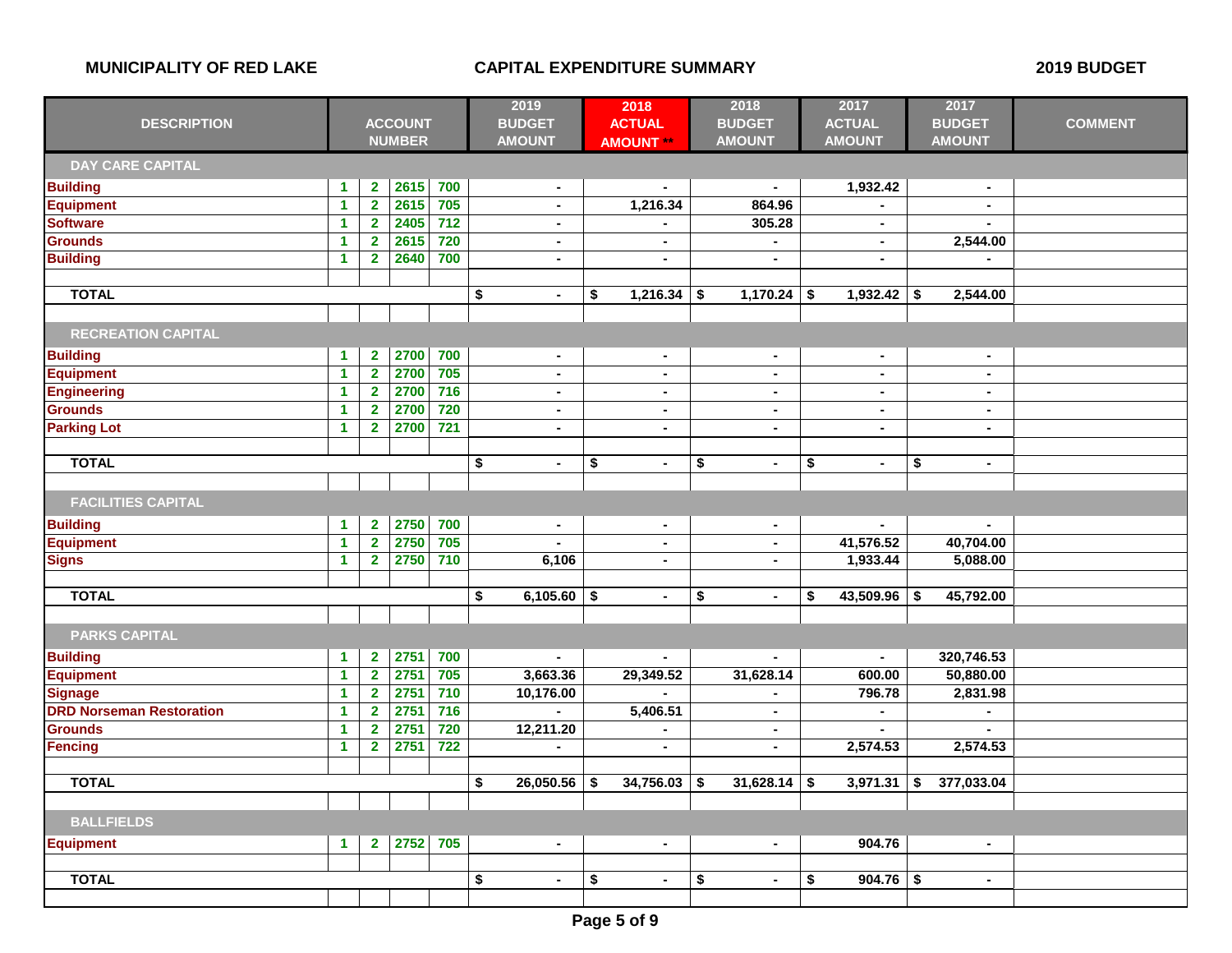|                                            | <b>ACCOUNT</b>       |                         |               |       | 2019                 | 2018           |                      | 2018             |    | 2017           |    | 2017           |                      |                |
|--------------------------------------------|----------------------|-------------------------|---------------|-------|----------------------|----------------|----------------------|------------------|----|----------------|----|----------------|----------------------|----------------|
| <b>DESCRIPTION</b>                         |                      |                         |               |       |                      | <b>BUDGET</b>  |                      | <b>ACTUAL</b>    |    | <b>BUDGET</b>  |    | <b>ACTUAL</b>  | <b>BUDGET</b>        | <b>COMMENT</b> |
|                                            |                      |                         | <b>NUMBER</b> |       |                      | <b>AMOUNT</b>  |                      | <b>AMOUNT **</b> |    | <b>AMOUNT</b>  |    | <b>AMOUNT</b>  | <b>AMOUNT</b>        |                |
| <b>WALKABLE TRAILS</b>                     |                      |                         |               |       |                      |                |                      |                  |    |                |    |                |                      |                |
| <b>Engineering</b>                         | $\blacktriangleleft$ | $\mathbf{2}$            | 2753          | 716   |                      | $\blacksquare$ |                      | $\blacksquare$   |    | $\sim$         |    | $\blacksquare$ | $\sim$               |                |
|                                            |                      |                         |               |       |                      |                |                      |                  |    |                |    |                |                      |                |
| <b>TOTAL</b>                               |                      |                         |               |       | \$                   | $\blacksquare$ | $\overline{\bullet}$ | $\blacksquare$   | \$ | $\sim$         | \$ | $\sim$         | \$<br>$\sim$         |                |
|                                            |                      |                         |               |       |                      |                |                      |                  |    |                |    |                |                      |                |
| <b>MUNICIPAL BUILDING</b>                  |                      |                         |               |       |                      |                |                      |                  |    |                |    |                |                      |                |
| <b>Building</b>                            | $\blacktriangleleft$ | $\mathbf{2}$            | 2754          | 700   |                      | 33,634.22      |                      | $\blacksquare$   |    | $\blacksquare$ |    | 14,230.05      | 14,230.04            |                |
| <b>Equipment</b>                           | $\blacktriangleleft$ | $\overline{2}$          | 2754          | 705   |                      |                |                      | (499.92)         |    | $\blacksquare$ |    | 1,720.17       |                      |                |
| <b>Sidewalks</b>                           | $\mathbf{1}$         | $\overline{2}$          | 2754          | 709   |                      | 7,632.00       |                      |                  |    |                |    |                | 1,017.60             |                |
| <b>Engineering</b>                         | 1                    | $\overline{2}$          | 2754          | $715$ |                      |                |                      | $\blacksquare$   |    | $\blacksquare$ |    | 12,720.00      | 12,720.00            |                |
|                                            |                      |                         |               |       |                      |                |                      |                  |    |                |    |                |                      |                |
| <b>TOTAL</b>                               |                      |                         |               |       | \$                   | 41,266.22      | \$                   | $(499.92)$ \$    |    | $\blacksquare$ | \$ | 28,670.22      | \$<br>27,967.64      |                |
|                                            |                      |                         |               |       |                      |                |                      |                  |    |                |    |                |                      |                |
|                                            |                      |                         |               |       |                      |                |                      |                  |    |                |    |                |                      |                |
| <b>BEACHES CAPITAL</b>                     |                      |                         |               |       |                      |                |                      |                  |    |                |    |                |                      |                |
| <b>Equipment</b>                           | $\blacktriangleleft$ | $\mathbf{2}$            | 2755          | 705   |                      | $\sim$         |                      | $\blacksquare$   |    | $\blacksquare$ |    | $\blacksquare$ | $\sim$               |                |
|                                            |                      |                         |               |       |                      |                |                      |                  |    |                |    |                |                      |                |
| <b>TOTAL</b>                               |                      |                         |               |       | \$                   | $\blacksquare$ | \$                   | ä,               | \$ | $\blacksquare$ | \$ | $\blacksquare$ | \$<br>$\blacksquare$ |                |
|                                            |                      |                         |               |       |                      |                |                      |                  |    |                |    |                |                      |                |
| <b>DOCKS CAPITAL</b>                       |                      |                         |               |       |                      |                |                      |                  |    |                |    |                |                      |                |
| <b>Equipment</b>                           | $\blacktriangleleft$ | $\mathbf 2$             | 2756          | 705   |                      | $\sim$         |                      |                  |    |                |    | 88.23          | 19,506.01            |                |
| <b>Sidewalks</b>                           | $\blacktriangleleft$ | $\overline{2}$          | 2756          | 709   |                      | $\blacksquare$ |                      | 14,435.08        |    | 17,299.20      |    |                |                      |                |
|                                            |                      |                         |               |       |                      |                |                      |                  |    |                |    |                |                      |                |
| <b>TOTAL</b>                               |                      |                         |               |       | $\overline{\bullet}$ | $\blacksquare$ | \$                   | 14,435.08        | \$ | 17,299.20      | \$ | 88.23          | \$<br>19,506.01      |                |
|                                            |                      |                         |               |       |                      |                |                      |                  |    |                |    |                |                      |                |
| <b>RECREATION CLUSTER &amp; SPLASH PAD</b> |                      |                         |               |       |                      |                |                      |                  |    |                |    |                |                      |                |
| <b>Building</b>                            | $\blacktriangleleft$ | $\mathbf{2}$            | 2757          | 700   |                      | 814,080.00     |                      | 2,680.68         |    | 802,716.46     |    |                | $\sim$               |                |
| <b>Equipment</b>                           | $\mathbf{1}$         | $\overline{\mathbf{2}}$ | 2757          | 705   |                      |                |                      |                  |    |                |    | 121,771.87     | $\sim$               |                |
| <b>Roads</b>                               | $\overline{1}$       | $\overline{2}$          | 2757          | 706   |                      | 97,689.60      |                      | $\blacksquare$   |    | 97,689.60      |    |                | $\blacksquare$       |                |
| <b>Sidewalks</b>                           | $\blacktriangleleft$ | $\mathbf{2}$            | 2757          | 709   |                      |                |                      | $\blacksquare$   |    |                |    | $\sim$         | $\sim$               |                |
| <b>Storm Sewers</b>                        | 1                    | $\overline{2}$          | 2757          | 711   |                      | 110,966.23     |                      | $\blacksquare$   |    | 71,232.00      |    |                | $\bullet$            |                |
| <b>Grounds</b>                             | $\blacktriangleleft$ | $\mathbf{2}$            | 2757          | 720   |                      | 40,485.22      |                      | $\blacksquare$   |    | 40,485.22      |    | 241,057.80     | $\sim$               |                |
|                                            |                      |                         |               |       |                      |                |                      |                  |    |                |    |                |                      |                |
| <b>TOTAL</b>                               |                      |                         |               |       |                      | 1,063,221.04   | - \$                 | 2,680.68         |    | \$1,012,123.28 | \$ | 362,829.67     | \$<br>$\sim$         |                |
|                                            |                      |                         |               |       |                      |                |                      |                  |    |                |    |                |                      |                |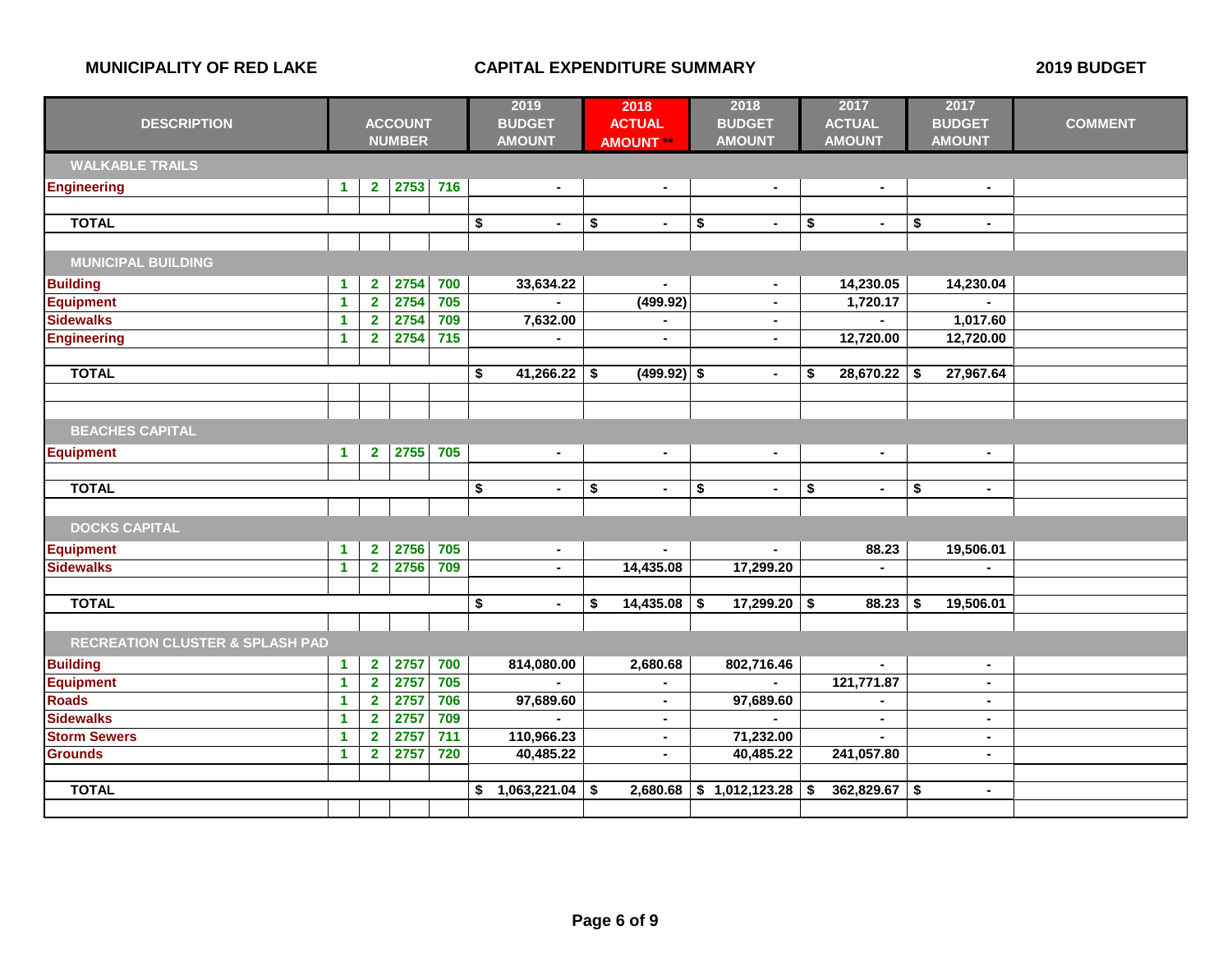|                                              |                      |                |                |                  |                                      | 2019           | 2018                 | 2018                 |                      | 2017           |                      | 2017           |                |
|----------------------------------------------|----------------------|----------------|----------------|------------------|--------------------------------------|----------------|----------------------|----------------------|----------------------|----------------|----------------------|----------------|----------------|
| <b>DESCRIPTION</b>                           |                      |                | <b>ACCOUNT</b> |                  |                                      | <b>BUDGET</b>  | <b>ACTUAL</b>        | <b>BUDGET</b>        |                      | <b>ACTUAL</b>  |                      | <b>BUDGET</b>  | <b>COMMENT</b> |
|                                              |                      |                | <b>NUMBER</b>  |                  |                                      | <b>AMOUNT</b>  | <b>AMOUNT **</b>     | <b>AMOUNT</b>        |                      | <b>AMOUNT</b>  |                      | <b>AMOUNT</b>  |                |
| REGIONAL EVENTS, ARTS & CULTURAL HUB (REACH) |                      |                |                |                  |                                      |                |                      |                      |                      |                |                      |                |                |
| <b>Engineering</b>                           | 1.                   | $\mathbf{2}$   | 2784           | $\overline{715}$ |                                      | 755,059.20     | $\blacksquare$       |                      |                      |                |                      | $\blacksquare$ |                |
| <b>Studies and Reports</b>                   | $\mathbf{1}$         | $\mathbf{2}$   | 2784           | 730              |                                      | $\sim$         |                      | 330,720.00           |                      | 36,577.76      |                      | $\blacksquare$ |                |
|                                              |                      |                |                |                  |                                      |                |                      |                      |                      |                |                      |                |                |
| <b>TOTAL</b>                                 |                      |                |                |                  | \$                                   | 755,059.20     | \$<br>$\blacksquare$ | \$<br>330,720.00     | -\$                  | 36,577.76      | \$                   | $\bullet$      |                |
|                                              |                      |                |                |                  |                                      |                |                      |                      |                      |                |                      |                |                |
| <b>OUTDOOR RINKS CAPITAL</b>                 |                      |                |                |                  |                                      |                |                      |                      |                      |                |                      |                |                |
| <b>Building</b>                              | $\mathbf{1}$         | $\mathbf{2}$   | 2785           | 700              |                                      | $\sim$         |                      | $\blacksquare$       |                      | $\blacksquare$ |                      | $\sim$         |                |
|                                              |                      |                |                |                  |                                      |                |                      |                      |                      |                |                      |                |                |
| <b>TOTAL</b>                                 |                      |                |                |                  | \$                                   | $\blacksquare$ | \$<br>$\blacksquare$ | \$<br>$\blacksquare$ | \$                   | $\blacksquare$ | \$                   | $\blacksquare$ |                |
|                                              |                      |                |                |                  |                                      |                |                      |                      |                      |                |                      |                |                |
| <b>CEMETERY CAPITAL</b>                      |                      |                |                |                  |                                      |                |                      |                      |                      |                |                      |                |                |
| <b>Equipment</b>                             | 1                    | $\mathbf{2}$   | 2786           | 705              |                                      | $\sim$         | $\sim$               | $\blacksquare$       |                      | 5,647.77       |                      | 10,176.00      |                |
| <b>Grounds</b>                               | $\mathbf{1}$         | $\mathbf{2}$   | 2786           | 720              |                                      | 10,176.00      | 9,945.38             | 10,176.00            |                      | $\blacksquare$ |                      |                |                |
|                                              |                      |                |                |                  |                                      |                |                      |                      |                      |                |                      |                |                |
| <b>TOTAL</b>                                 |                      |                |                |                  | \$                                   | $10,176.00$ \$ | 9,945.38             | \$<br>10,176.00      | \$                   | 5,647.77       | \$                   | 10,176.00      |                |
|                                              |                      |                |                |                  |                                      |                |                      |                      |                      |                |                      |                |                |
| <b>PHARMACY</b>                              |                      |                |                |                  |                                      |                |                      |                      |                      |                |                      |                |                |
| <b>Building</b>                              | $\blacktriangleleft$ | $\mathbf{2}$   | 2787           | 700              |                                      | $\sim$         | $\sim$               | $\sim$               |                      | $\blacksquare$ |                      | $\sim$         |                |
| <b>Grounds</b>                               | $\mathbf{1}$         | $\mathbf{2}$   | 2787           | 720              |                                      | $\blacksquare$ | $\blacksquare$       |                      |                      | 763.20         |                      | $\blacksquare$ |                |
|                                              |                      |                |                |                  |                                      |                |                      |                      |                      |                |                      |                |                |
| <b>TOTAL</b>                                 |                      |                |                |                  | \$                                   | $\bullet$      | \$<br>$\blacksquare$ | \$<br>$\blacksquare$ | \$                   | 763.20         | -\$                  | $\blacksquare$ |                |
|                                              |                      |                |                |                  |                                      |                |                      |                      |                      |                |                      |                |                |
| <b>COCHENOUR HALL</b>                        |                      |                |                |                  |                                      |                |                      |                      |                      |                |                      |                |                |
| <b>Building</b>                              | 1                    | $\mathbf{2}$   | 2788           | 700              |                                      | 3,052.80       | $\blacksquare$       | $\blacksquare$       |                      | $\blacksquare$ |                      | $\blacksquare$ |                |
| <b>Equipment</b>                             | $\mathbf{1}$         | $\mathbf{2}$   | 2788           | 705              |                                      | $\blacksquare$ | $\sim$               | $\blacksquare$       |                      | ٠              |                      | $\blacksquare$ |                |
|                                              |                      |                |                |                  |                                      |                |                      |                      |                      |                |                      |                |                |
| <b>TOTAL</b>                                 |                      |                |                |                  | $\overline{\boldsymbol{\mathsf{s}}}$ | $3,052.80$ \$  | $\blacksquare$       | \$<br>$\blacksquare$ | $\overline{\bullet}$ | $\blacksquare$ | $\overline{\bullet}$ | $\sim$         |                |
|                                              |                      |                |                |                  |                                      |                |                      |                      |                      |                |                      |                |                |
| <b>RED LAKE COMMUNITY CENTRE</b>             |                      |                |                |                  |                                      |                |                      |                      |                      |                |                      |                |                |
| <b>Building</b>                              | $\mathbf{1}$         | $\mathbf{2}$   | 2789           | 700              |                                      | $\sim$         | $\blacksquare$       | $\blacksquare$       |                      | $\blacksquare$ |                      | $\sim$         |                |
| <b>Equipment</b>                             | $\mathbf{1}$         | $\overline{2}$ | 2789           | 705              |                                      | 6,959.19       | $\blacksquare$       | $\blacksquare$       |                      |                |                      |                |                |
| <b>Engineering</b>                           | $\blacktriangleleft$ | $\overline{2}$ | 2789           | $\overline{715}$ |                                      |                | $\blacksquare$       | $\blacksquare$       |                      | 16,790.40      |                      | 16,790.40      |                |
|                                              |                      |                |                |                  |                                      |                |                      |                      |                      |                |                      |                |                |
| <b>TOTAL</b>                                 |                      |                |                |                  | \$                                   | 6,959.19       | \$<br>$\blacksquare$ | \$<br>$\blacksquare$ | S                    | 16,790.40      | -\$                  | 16,790.40      |                |
|                                              |                      |                |                |                  |                                      |                |                      |                      |                      |                |                      |                |                |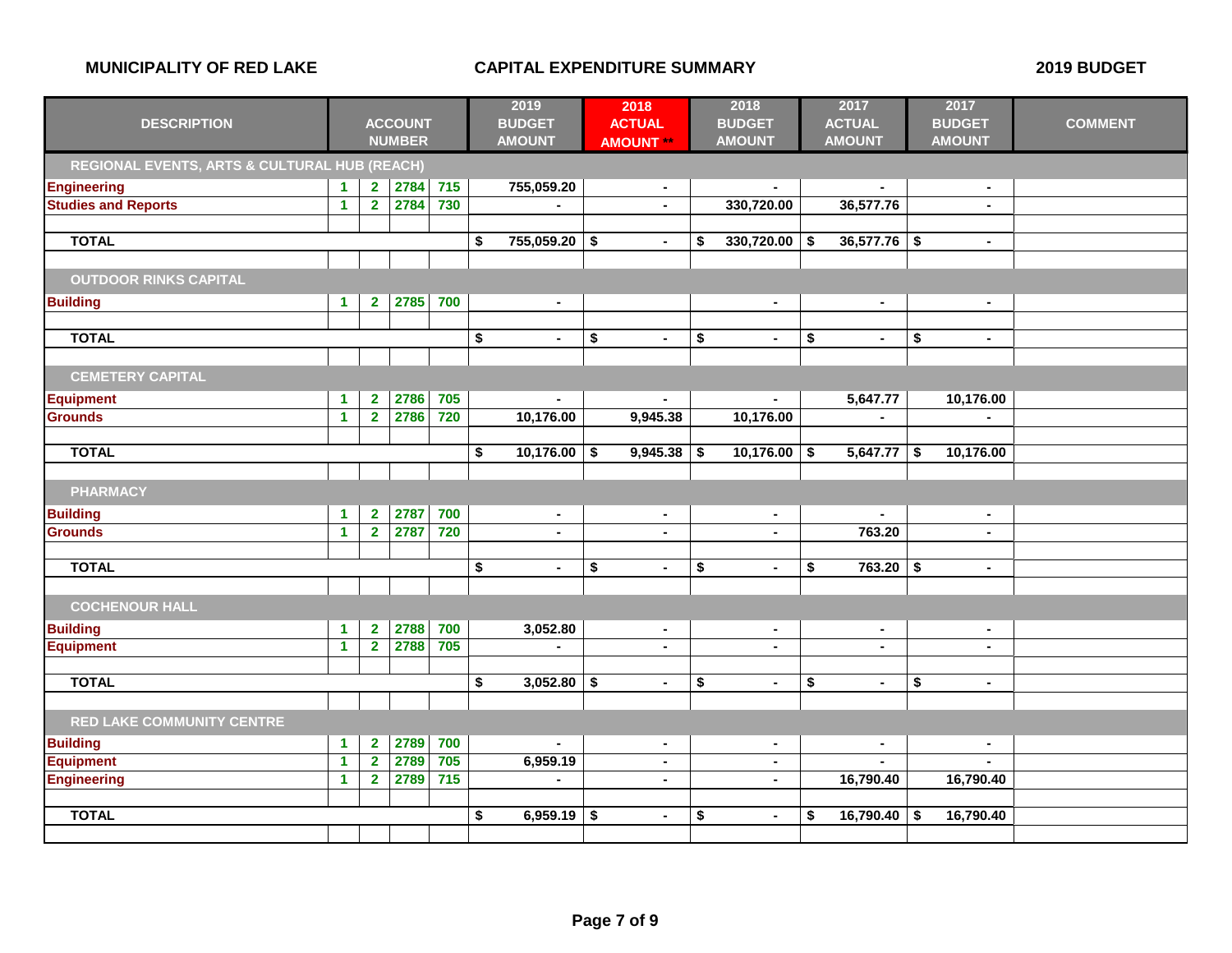|                                |                      |                         |                | 2019             | 2018                 |    |                  | 2018 | 2017           |    | 2017           |    |                |                |
|--------------------------------|----------------------|-------------------------|----------------|------------------|----------------------|----|------------------|------|----------------|----|----------------|----|----------------|----------------|
| <b>DESCRIPTION</b>             |                      |                         | <b>ACCOUNT</b> |                  | <b>BUDGET</b>        |    | <b>ACTUAL</b>    |      | <b>BUDGET</b>  |    | <b>ACTUAL</b>  |    | <b>BUDGET</b>  | <b>COMMENT</b> |
|                                |                      |                         | <b>NUMBER</b>  |                  | <b>AMOUNT</b>        |    | <b>AMOUNT **</b> |      | <b>AMOUNT</b>  |    | <b>AMOUNT</b>  |    | <b>AMOUNT</b>  |                |
| <b>ARENA CAPITAL</b>           |                      |                         |                |                  |                      |    |                  |      |                |    |                |    |                |                |
| <b>Building</b>                | 1                    | $\overline{\mathbf{2}}$ | 2790           | 700              | 4,340.83             |    | 61,013.21        |      | 35,821.56      |    | $\blacksquare$ |    |                |                |
| <b>Equipment</b>               | $\mathbf{1}$         | $\overline{\mathbf{2}}$ | 2790           | 705              | 7,123.20             |    | 6,544.51         |      |                |    | 29,128.80      |    | 21,980.16      |                |
| <b>Engineering</b>             | 1                    | $\overline{2}$          | 2790           | $\overline{715}$ |                      |    |                  |      | $\blacksquare$ |    |                |    |                |                |
|                                |                      |                         |                |                  |                      |    |                  |      |                |    |                |    |                |                |
| <b>TOTAL</b>                   |                      |                         |                |                  | \$<br>11,464.03      | \$ | 67,557.72        | \$   | 35,821.56      | \$ | 29,128.80      | \$ | 21,980.16      |                |
|                                |                      |                         |                |                  |                      |    |                  |      |                |    |                |    |                |                |
| <b>CLINIC CAPITAL</b>          |                      |                         |                |                  |                      |    |                  |      |                |    |                |    |                |                |
| <b>Building</b>                | $\blacktriangleleft$ | $\mathbf{2}$            | 2791           | 700              | 9,000.00             |    | $\blacksquare$   |      | $\blacksquare$ |    | $\blacksquare$ |    | $\blacksquare$ |                |
| <b>General Requirements</b>    | $\mathbf{1}$         | $\overline{2}$          | 2791           | 701              | $\blacksquare$       |    | $\sim$           |      | $\sim$         |    | $\sim$         |    | $\sim$         |                |
| <b>Equipment</b>               | 1                    | $\overline{2}$          | 2791           | 705              | $\blacksquare$       |    | $\blacksquare$   |      | $\blacksquare$ |    | $\blacksquare$ |    | $\sim$         |                |
| <b>Engineering</b>             | $\overline{1}$       | $\overline{2}$          | 2791           | $715$            | $\blacksquare$       |    | $\blacksquare$   |      | $\blacksquare$ |    | $\blacksquare$ |    | $\blacksquare$ |                |
| <b>Property Development</b>    | $\overline{1}$       | $\overline{2}$          | 2791           | $\overline{716}$ | $\blacksquare$       |    | $\blacksquare$   |      | $\blacksquare$ |    | $\sim$         |    | $\sim$         |                |
| <b>Grounds</b>                 | 1                    | $\overline{2}$          | 2791           | 720              | $\blacksquare$       |    | $\blacksquare$   |      | $\blacksquare$ |    | $\blacksquare$ |    | $\sim$         |                |
|                                |                      |                         |                |                  |                      |    |                  |      |                |    |                |    |                |                |
| <b>TOTAL</b>                   |                      |                         |                |                  | \$<br>$9,000.00$ \$  |    | $\blacksquare$   | \$   | $\blacksquare$ | \$ | $\blacksquare$ | \$ | $\blacksquare$ |                |
|                                |                      |                         |                |                  |                      |    |                  |      |                |    |                |    |                |                |
| <b>HERITAGE CENTRE CAPITAL</b> |                      |                         |                |                  |                      |    |                  |      |                |    |                |    |                |                |
| <b>Building</b>                | $\mathbf{1}$         | $\mathbf{2}$            | 2800           | 700              | $\blacksquare$       |    | $\blacksquare$   |      | $\sim$         |    | 28,970.12      |    | 24,320.64      |                |
|                                |                      |                         |                |                  |                      |    |                  |      |                |    |                |    |                |                |
| <b>TOTAL</b>                   |                      |                         |                |                  | \$<br>$\blacksquare$ | \$ | $\blacksquare$   | \$   | $\blacksquare$ | \$ | 28,970.12      | \$ | 24,320.64      |                |
|                                |                      |                         |                |                  |                      |    |                  |      |                |    |                |    |                |                |
| <b>LIBRARY</b>                 |                      |                         |                |                  |                      |    |                  |      |                |    |                |    |                |                |
| <b>Building</b>                | $\blacktriangleleft$ | $\overline{\mathbf{2}}$ | 2850           | 700              | 10,119.01            |    | 28,195.66        |      | 23,038.59      |    | $\blacksquare$ |    | $\blacksquare$ |                |
| <b>Studies and Reports</b>     | $\mathbf{1}$         | $\overline{2}$          | 2850           | 730              |                      |    |                  |      |                |    | $\blacksquare$ |    | $\blacksquare$ |                |
|                                |                      |                         |                |                  |                      |    |                  |      |                |    |                |    |                |                |
| <b>TOTAL</b>                   |                      |                         |                |                  | \$<br>10,119.01      | \$ | 28,195.66        | \$   | 23,038.59      | \$ | $\bullet$      | \$ | $\blacksquare$ |                |
|                                |                      |                         |                |                  |                      |    |                  |      |                |    |                |    |                |                |
| <b>BUILDING AND PLANNING</b>   |                      |                         |                |                  |                      |    |                  |      |                |    |                |    |                |                |
| <b>Engineering</b>             | 1                    | $\mathbf{2}$            | 2900           | 715              | $\blacksquare$       |    | $\blacksquare$   |      | $\blacksquare$ |    | $\sim$         |    | $\sim$         |                |
| <b>Equipment</b>               | 1                    | $\overline{\mathbf{2}}$ | 2920           | 705              | $\blacksquare$       |    | $\blacksquare$   |      | ٠              |    | $\blacksquare$ |    | $\sim$         |                |
| <b>Engineering</b>             | 1                    | $\overline{2}$          | 2920           | $715$            | $\blacksquare$       |    | ä,               |      | $\blacksquare$ |    | $\blacksquare$ |    | $\blacksquare$ |                |
|                                |                      |                         |                |                  |                      |    |                  |      |                |    |                |    |                |                |
| <b>TOTAL</b>                   |                      |                         |                |                  | \$<br>$\blacksquare$ | \$ | $\blacksquare$   | \$   | $\blacksquare$ | \$ | $\blacksquare$ | \$ | $\sim$         |                |
|                                |                      |                         |                |                  |                      |    |                  |      |                |    |                |    |                |                |